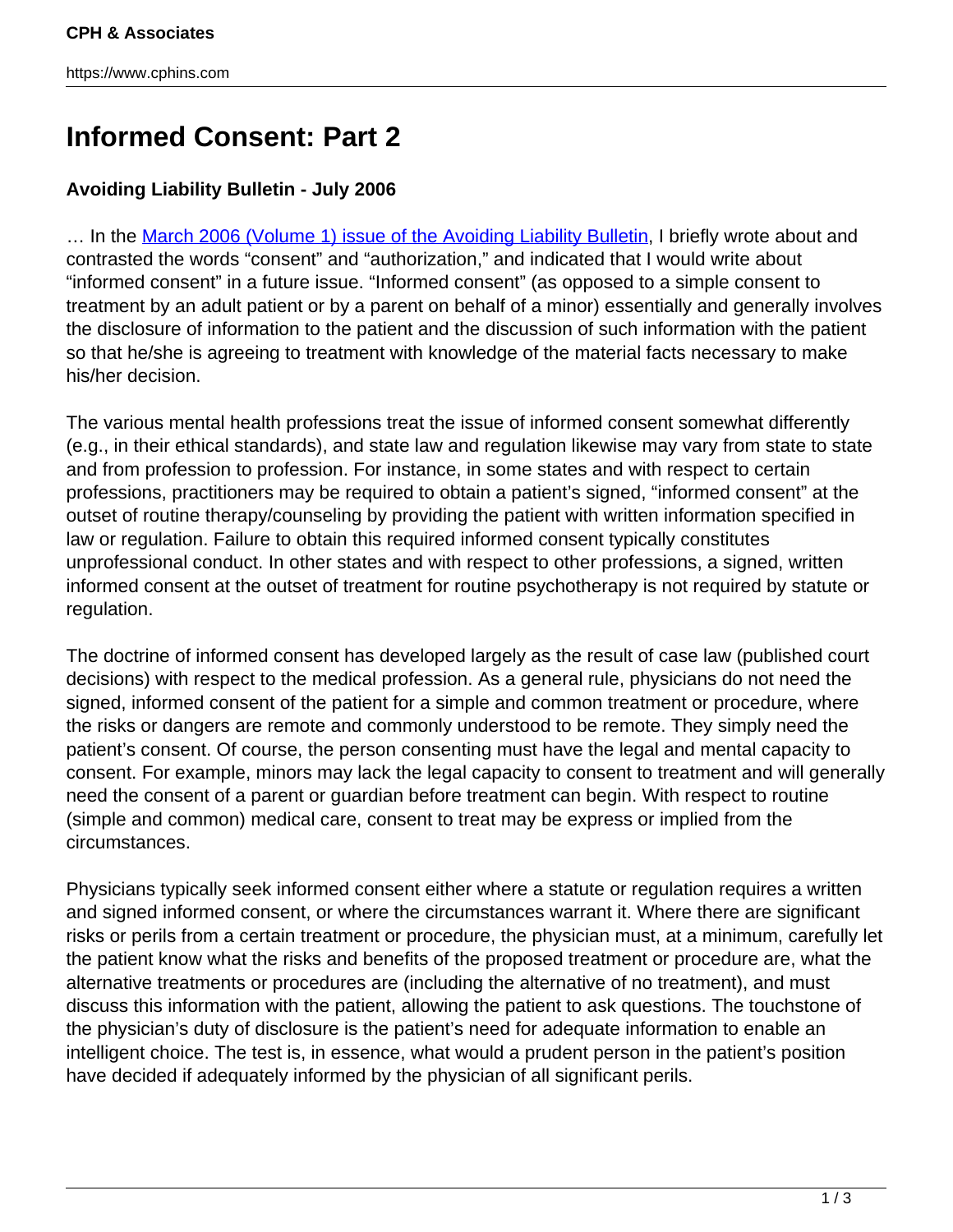## **CPH & Associates**

https://www.cphins.com

With respect to psychotherapy and counseling, and as stated above, the issue of informed consent may be treated differently from profession to profession and from state to state. The reader should of course abide by state legal requirements and by the ethical standards of their profession. Patients must, of course, knowingly consent to treatment. And, in a general sense, their consent must be informed. The questions really become – informed of what, informed of how much, and informed in what manner?

Even when state law or regulation specifies what has to be done, many questions can arise. For instance, does state law specify the minimum disclosures necessary and leave it open to the therapist or counselor to add other disclosures? If state law specifies that the practitioner must disclose the potential risks and benefits of treatment, does the law specify in any way what the typical risks of counseling or therapy are? Can therapists be found civilly liable for failure to obtain "appropriate" informed consent even though they disclosed all that the state law required, or is there immunity from liability for making the required disclosures?

Further, are therapy, psychotherapy or counseling inherently dangerous treatments? If the possible consequences of marital therapy or couple counseling is that the couple will mutually decide to divorce, is that a risk or a benefit of treatment? Are therapists required to tell prospective patients that therapy could result in great stress, self-doubt, depression and perhaps suicide? Are mental health counselors or marriage and family therapists, for example, required to tell prospective patients that an alternative to treatment by a person of their respective licensure is treatment by a psychiatrist, psychologist, or clinical social worker (with appropriate explanations of the differences)? Must the informed consent be in writing, and must it be signed and dated by the patient?

The answers to all of these questions may or may not be found in applicable laws, regulations or ethical standards. They are, however, important (and hopefully interesting) questions to ponder. If state laws or regulations do answer any of these questions, then the applicable state law or regulation will govern. The answers to these questions cannot be adequately addressed this month, but let's start with the last question first – must an informed consent be in writing, and must it be signed and dated by the patient?

First, you will abide by state requirements with regard to written, signed, and dated informed consent documents. In the absence of a state law or regulation that governs, one would typically look to the applicable ethical standards. Some of the standards, however, do not specify that a signature (dated) must be obtained on a written document. In other words, some standards would allow the therapist to have discussions with the prospective patient, to make certain disclosures to the patient, and to document those discussions and disclosures in the treatment records. Under HIPAA privacy regulations, the requirement for obtaining a signed "informed consent," prior to the commencement of treatment, was entirely eliminated by the U. S. Department of Health and Human Services in favor of the Notice of Privacy Practices (specified written disclosures) that must be given to the patient. The patient's signature is not required to be on the Notice, but the